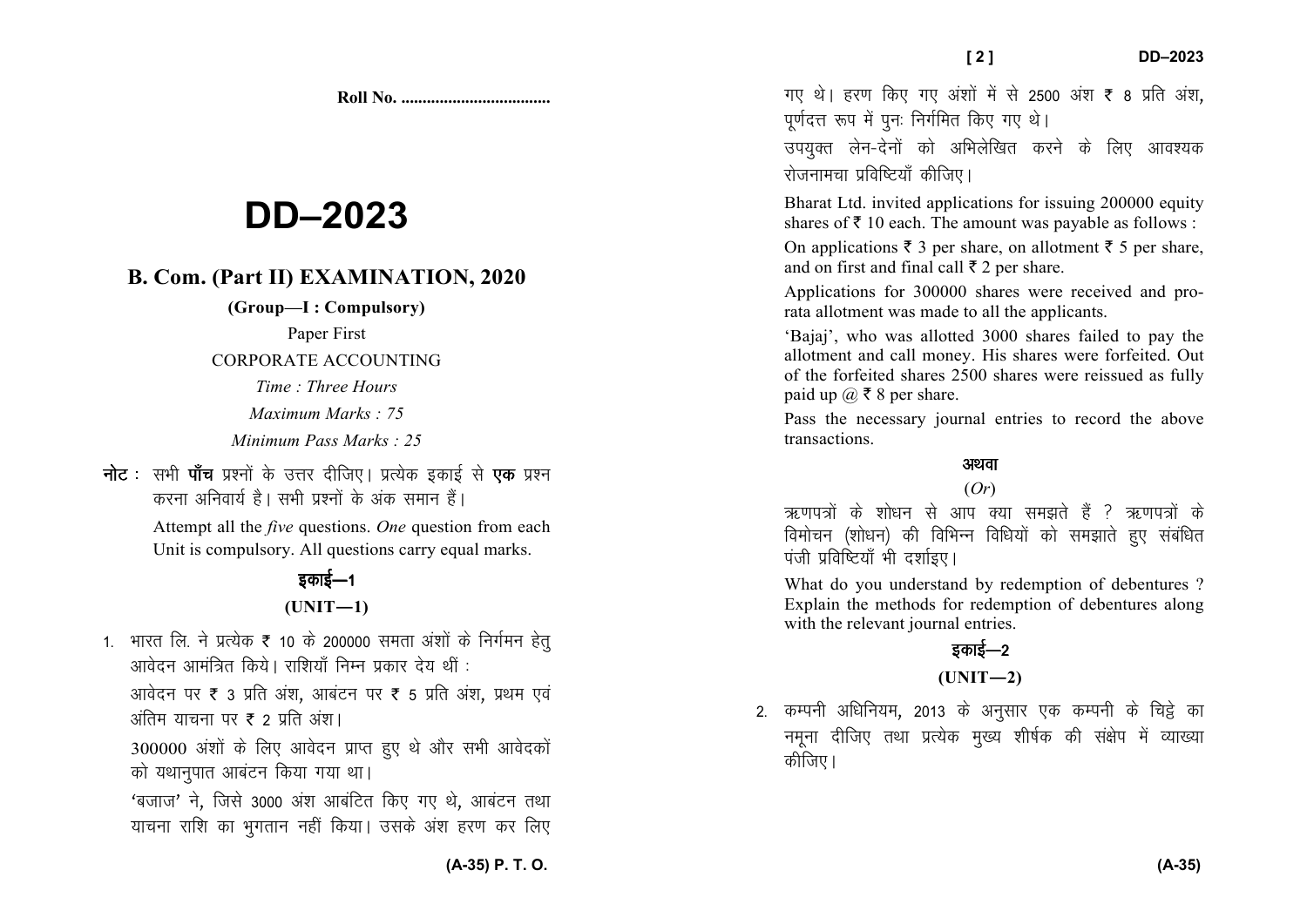Give a specimen form of Balance Sheet of a Company according to Companies Act, 2013 and explain each main head in brief.

#### अथवा

(*Or*)

*fuEukafdr nkf;Roksa ds lkFk ,- ch- dEiuh fy- dk lekiu gqvk %* 

- (i) *jf{kr ysunkj* ` *20*]*000 ¼*` *25*]*000 izfrHkwfr;ksa ls izkIr* हुए) |
- (ii) *iwokZf/kdkjh ysunkj* ` *6*]*000A*

(iii) अरक्षित लेनदार **₹** 30,500 | समापन व्यय ₹ 252 हुए |

*lekid ¼fuLrkjd½ olwy gqbZ /kujkf'k dk* 3% *rFkk vjf{kr ysunkjksa dks forfjr dh xbZ jkf'k dk* 1.5% *ikfjJfed izkIr करने का अधिकारी है*। विभिन्न सम्पत्तियों से ₹ 26,000 वसूल हुए जिनमें ऐसी संपत्तियाँ सम्मिलित नहीं हैं जो पूर्ण रक्षित लेनदारों के पास हैं।

**निस्तारक का अन्तिम विवरण खाता बनाइए**।

निस्तारक अपना पारिश्रमिक बेची गई कुल सम्पत्तियों से प्राप्त धन पर लेने का अधिकारी है जिसमें वे प्रतिभूतियाँ भी सम्मिलित हैं जो *iw.kZ jf{kr ysunkjksa ds ikl gSaA* 

AB Company Limited went into liquidation with the following liabilities :

- (i) Secured Creditors  $\bar{\tau}$  20,000 (Securities realised  $\bar{z}$  25,000).
- (ii) Preferential creditors  $\bar{\tau}$  6,000.
- (iii) Unsecured Creditors  $\bar{\tau}$  30,500. Liquidation expenses were  $\bar{\bar{\mathbf{z}}}$  252.

Liquidator's remuneration 3% on the amount realised and 1.5% on the amount distributed to unsecured creditors.

 $\bar{\xi}$  26,000 were realised from various assets and this amount does not include those securities which are with secured creditors.

Prepare Liquidator's Final Statement of Account. Liquidator is entitled for remuneration on the amount realised on all the assets including those which are with the secured creditors.

## *s*काई—3  $(UNIT-3)$

*3- y{eh fyfeVsM dk fpëk 31 ekpZ*] *2019 dks fuEukafdr Fkk %* 

|     | विवरण                       | टिप्पणी सं. | राशि $(5)$ |
|-----|-----------------------------|-------------|------------|
| I.  | समता एवं दायित्व:           |             |            |
|     | (1) अंशधारियों का कोष:      |             |            |
|     | (अ) अंश पूँजी               | 1           | 2,00,000   |
|     | (ब) संचय एवं अतिरेक         |             | 70,000     |
|     | (2) अंश आवेदन राशि आबंटन    |             |            |
|     | लंबित                       |             | Nil        |
|     | (3) गैर-चालू दायित्व :      |             |            |
|     | दीर्घकालिक उधार             | 2           | 1,00,000   |
|     | (4) चालू दायित्व:           |             |            |
|     | व्यापारिक देय               |             | 30,000     |
|     | योग                         |             | 4,00,000   |
| II. | संपत्तियाँ :                |             |            |
|     | गैर-चालू और चालू संपत्तियाँ |             | 4,00,000   |
|     | योग                         |             | 4,00,000   |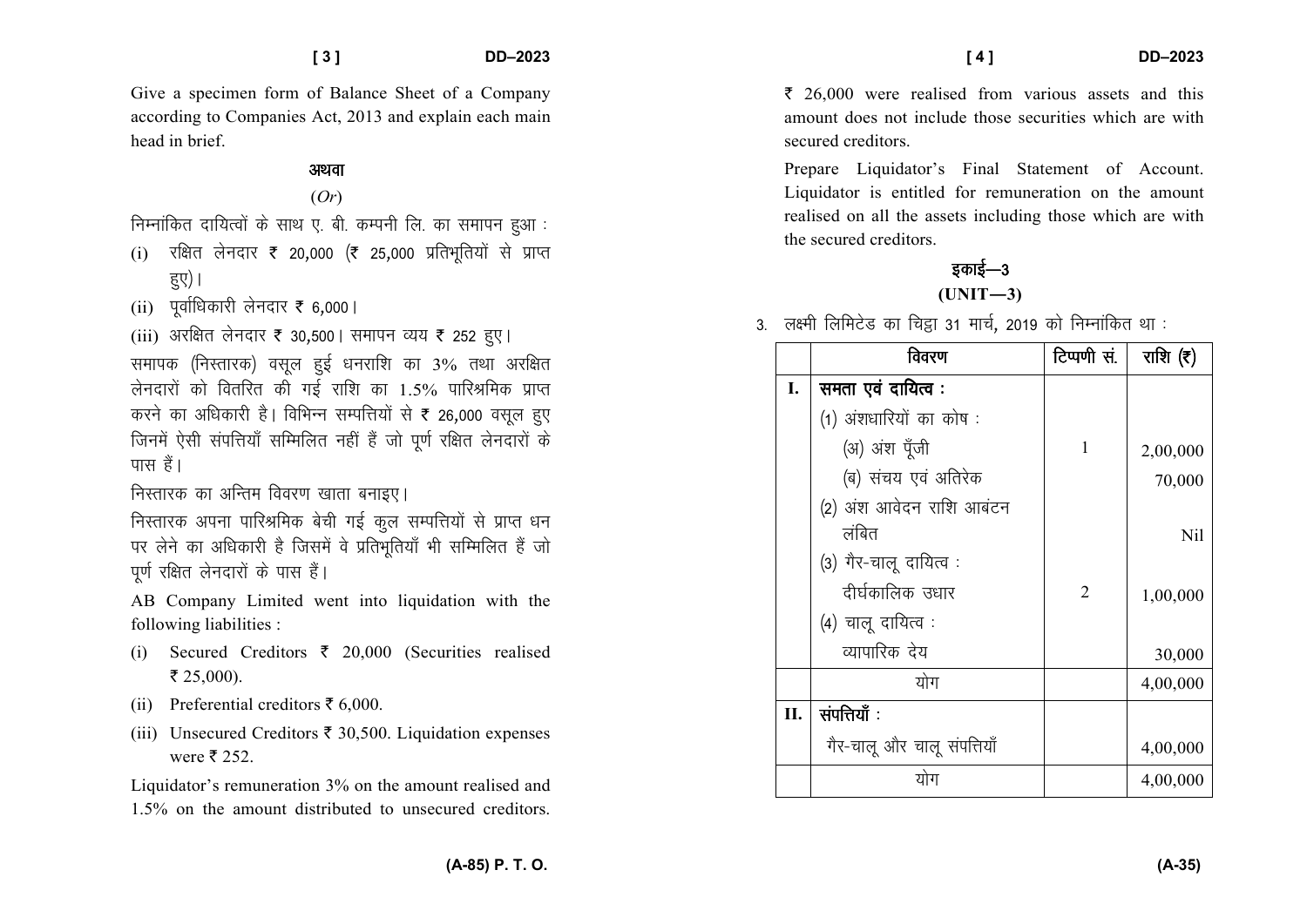| ۱Г | $-202$ |  |
|----|--------|--|

|     | लेखे संबंधी टिप्पणियाँ :      |                  |
|-----|-------------------------------|------------------|
|     | विवरण                         | राशि $(\bar{z})$ |
| (1) | अंश पूँजी :                   |                  |
|     | 2000 समता अंश ₹ 100 प्रति अंश | 2,00,000         |
|     |                               | 2,00,000         |
| (2) | दीर्घकालिक उधार :             |                  |
|     | सुरक्षित ऋण                   | 1,00,000         |
|     | $10\%$ ऋणपत्र                 | 1,00,000         |

*f*adिध संपत्तियों का बाजार मूल्य ₹ 5,00,000 है तथा कम्पनी की औसत आय कम्पनी के ऋणपत्रों पर ब्याज देने के पश्चात् किन्तु 30% आयकर देने के पूर्व ₹ 1,40,000 वार्षिक है। वैसी ही अन्य *dEifu;ksa esa vk; dh lkekU; nj* 10% *gSA vkidks va'kksa dk mfpr ewY; fu/kkZfjr djuk gSA* 

On 31st March, 2019 the Balance Sheet of Laxmi Ltd.was as follows :

|    | <b>Particulars</b>             | <b>Note</b><br>No. | Amount<br>(₹) |
|----|--------------------------------|--------------------|---------------|
| Ι. | <b>Equity and Liabilities:</b> |                    |               |
|    | (1) Shareholder's Funds:       |                    |               |
|    | (a) Share Capital              | 1                  | 2,00,000      |
|    | (b) Reserve and Surplus        |                    | 70,000        |
|    | (2) Share Application Money    |                    |               |
|    | Pending Allotment              |                    | Nil           |

|     | [6]                              |                | <b>DD-2023</b>                      |
|-----|----------------------------------|----------------|-------------------------------------|
|     | (3) Non-Current Liabilities :    |                |                                     |
|     | Long-term Borrowings             | $\overline{2}$ | 1,00,000                            |
|     | (4) Current Liabilities :        |                |                                     |
|     | Trade Payable                    |                | 30,000                              |
|     | Total                            |                | 4,00,000                            |
| II. | Assets:                          |                |                                     |
|     | Non-current and Current Assets   |                | 4,00,000                            |
|     | Total                            |                | 4,00,000                            |
|     | <b>Notes to Accounts:</b>        |                |                                     |
|     | <b>Particulars</b>               |                | Amount<br>$(\overline{\mathbf{z}})$ |
|     |                                  |                |                                     |
|     | $(1)$ Share Capital :            |                |                                     |
|     | 2000 Equity Shares of ₹ 100 each |                | 2,00,000                            |
|     |                                  |                | 2,00,000                            |
|     | (2) Long-term Borrowings :       |                |                                     |
|     | <b>Secured Loan</b>              |                | 1,00,000                            |

Market value of the sundry assets is  $\bar{\tau}$  5,00,000. The average earnings of the company after making payment for the interest to debentures but before paying for the income tax at 30% rate comes to  $\bar{\tau}$  1,40,000 per annum. Normal rate of return in similar companies is 10%. Compute the fair value of shares.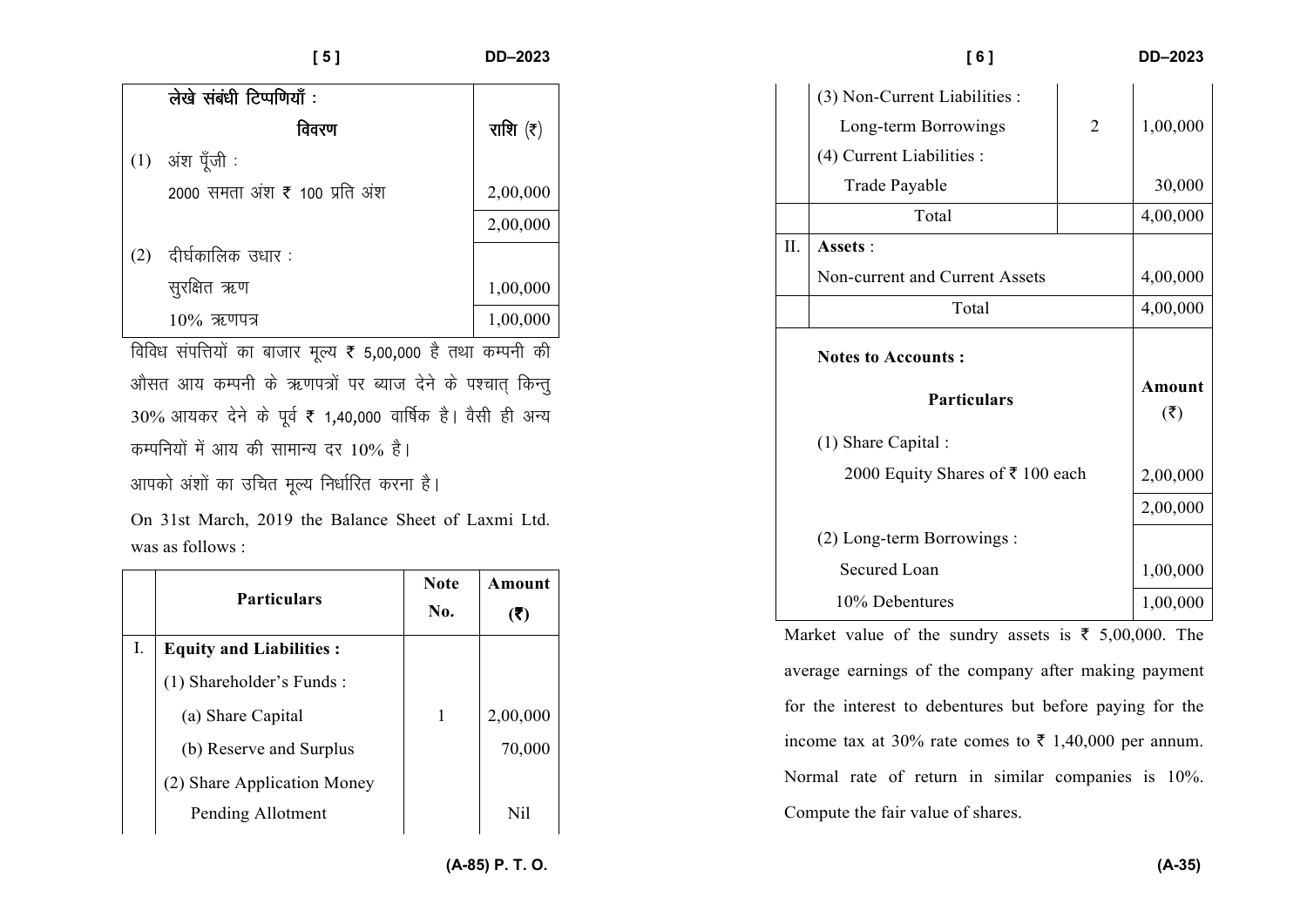अथवा

(*Or*)

*[;kfr dk D;k vFkZ gS \ ,d O;kikj dh [;kfr dks lkekU;r% कौन-से तत्व प्रभावित करते हैं ? ख्याति के मुल्यांकन की विभिन्न f*dधियों का वर्णन कीजिए।

What is meant by goodwill ? What factors generally affect the goodwill of a business ? Discuss the different methods of valuing goodwill.

> *bdkbZ*&*<sup>4</sup>***(UNIT—4)**

*4- fuEukafdr fpëk lqHkk"k fy- dk gS %* 

| विवरण                              | राशि<br>(5) |
|------------------------------------|-------------|
| I. समता एवं दायित्व :              |             |
| अंशधारी का कोष:                    |             |
| अंश पूँजी :                        |             |
| 4000, 8% पूर्वाधिकार अंश ₹ 10 वाले | 40,000      |
| 30000 समता अंश ₹ 10 वाले           | 3,00,000    |
| संचय एवं आधिक्य :                  |             |
| लाभ-हानि विवरण (विक. शेष)          | (80,000)    |
| चालू दायित्व :                     |             |
| व्यापारिक देय                      | 60,000      |
|                                    | 3,20,000    |

| $II.$ सम्पत्तियाँ :               |          |
|-----------------------------------|----------|
|                                   |          |
| गैर-चालू सम्पत्तियाँ :            |          |
| स्थायी संपत्तियाँ :               |          |
| मूर्त संपत्तियाँ :                |          |
| भवन                               | 1,60,000 |
| मशीनरी                            | 80,000   |
| फर्नीचर                           | 20,000   |
| चालू सम्पत्तियाँ :                |          |
| व्यापारिक प्राप्य                 | 50,000   |
| अन्य चालू सम्पत्तियाँ :           |          |
| असमापित अंशों के निर्गमन पर कटौती | 10,000   |
|                                   | 3,20,000 |

 **[ 8 ] DD–2023** 

*कम्पनी असफल हुई और पुनर्निर्माण की निम्नांकित योजना पास की* गई :

- (i) *iwokZf/kdkj va'kksa dh la[;k ogh jgh ij izfr va'k jkf'k* घटाकर **₹** 6 कर दी गई।
- (ii) *lerk va'kksa dh la[;k ogh jgh ij izfr va'k jkf'k* ` *6 ls कम कर दी गई।*
- (iii) *ml miyC/k jkf'k dk mi;ksx va'kksa ds fuxZeu ij dVkSrh* एवं लाभ-हानि के डेबिट शेष की राशियों को पूर्ण रूप से *vifyf[kr djus ds fy, fd;k x;k rFkk* ` *60*]*000 Hkou* के, ₹ 30,000 मशीन के, ₹ 6,000 फर्नीचर के और शेष *O;kikfjd izkI;ksa ds vifyf[kr djus esa iz;ksx fd;k x;kA* इन व्यवहारों का जर्नल में लेखा कीजिए तथा पुनर्निर्माण के *पश्चात कम्पनी का चि*हा बनाइए।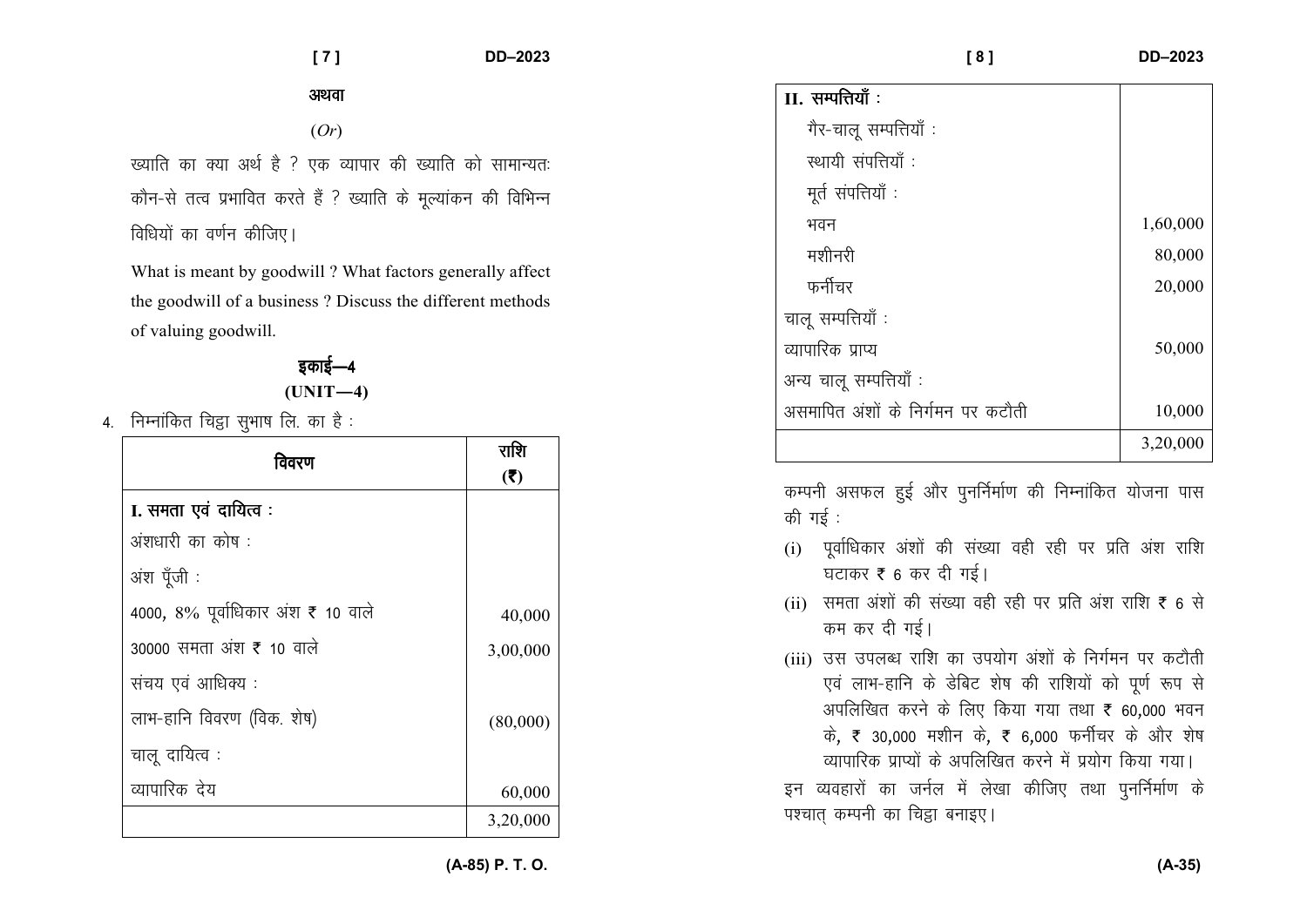Following is the Balance Sheet of Subhash Ltd. :

| <b>Particulars</b>                      | Amount<br>(5) |
|-----------------------------------------|---------------|
| I. Equity and Liabilities:              |               |
| Shareholder's Funds:                    |               |
| Share Capital:                          |               |
| 4000, 8% Pref. shares of ₹10 each       | 40,000        |
| 30000 Equity shares of ₹10 each         | 3,00,000      |
| Reserve and Surplus:                    |               |
| Statement of P & L (Dr. Balance)        | (80,000)      |
| <b>Current Liabilities:</b>             |               |
| <b>Trade Payables</b>                   | 60,000        |
|                                         | 3,20,000      |
| II. Assets:                             |               |
| Non-current Assets:                     |               |
| Fixed Assets:                           |               |
| Tangible Assets:                        |               |
| <b>Building</b>                         | 1,60,000      |
| Machinery                               | 80,000        |
| Furniture                               | 20,000        |
| <b>Current Assets:</b>                  |               |
| <b>Trade Receivables</b>                | 50,000        |
| Other Current Assets:                   |               |
| Unamortised discount on issue of shares | 10,000        |
|                                         | 3,20,000      |

Company proved unsuccessful and the following scheme of reconstruction is passed :

- (i) Preference shares be reduced to an equal number of fully paid shares of  $\bar{z}$  6 each.
- (ii) Equity shares be reduced by  $\bar{\tau}$  6 each though total number of equity shares will remain the same.
- (iii) That the amount thus available for the reduction of the assets is apportioned as follows :

Discount on issue of share and debit balance of P & L, to be written-off entirely,  $\bar{\xi}$  60,000 off the buildings,  $\bar{\xi}$  30,000 off the machines,  $\bar{\xi}$  6,000 off the furnitures and the balance available to be written off trade receivables.

Pass journal entries and prepare Balance Sheet after reconstruction.

#### अथवा

#### (*Or*)

*foy; ds LoHkko vkSj Ø; ds LoHkko ds ,dhdj.k ls vki D;k le>rs gSa \ bu nksuksa esa D;k vUrj gS \* 

What do you mean by amalgamation in the nature of merger and nature of purchase ? What is the difference between the two ?

# *bdkbZ*&*<sup>5</sup>*

#### **(UNIT—5)**

5. 31 मार्च, 2019 को A लिमिटेड और B लिमिटेड के संक्षिप्त दायित्वों एवं संपत्तियों के विवरण निम्न प्रकार थे। B लि. A *fy- dh lgk;d dEiuh gS %*